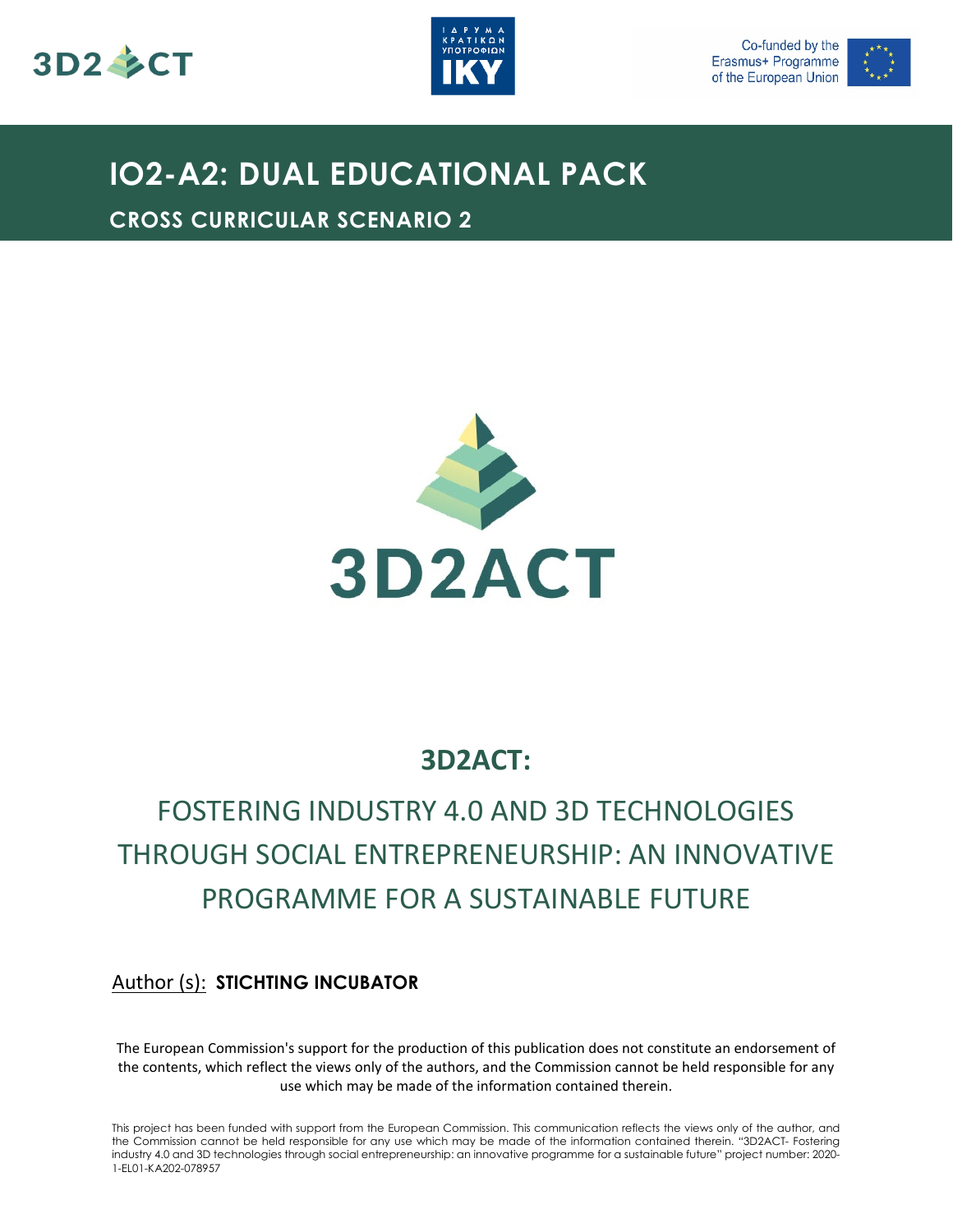





### **PROJECT INFORMATION**

#### **PROJECT ACRONYM:**

3D2ACT

#### **PROJECT TITLE:**

FOSTERING INDUSTRY 4.0 AND 3D TECHNOLOGIES THROUGH SOCIAL ENTREPRENEURSHIP: AN INNOVATIVE PROGRAMME FOR A SUSTAINABLE FUTURE

#### **PROJECT NUMBER:**

2020-1-EL01-KA202-078957

#### **WEBSITE:**

<https://3d2act.eu/>

#### **CONSORTIUM:** PARTNER LIST

- **NATIONAL CENTER FOR SCIENTIFIC RESEARCH "DEMOKRITOS" (GREECE)**
- **EUROPEAN DIGITAL LEARNING NETWORK** (Italy)
- **POLITEKNIKA IKASTEGIA TXORIERRI S.COOP** (Spain)
- **A & A EMPHASYS INTERACTIVE SOLUTONS Ltd** (Cyprus)
- **STICHTING INCUBATOR** (Netherlands)
- **REGIONAL DIRECTORATE EDUCATION OF CRETE** (Greece)
- **UNIVERSITY OF CRETE** (Greece)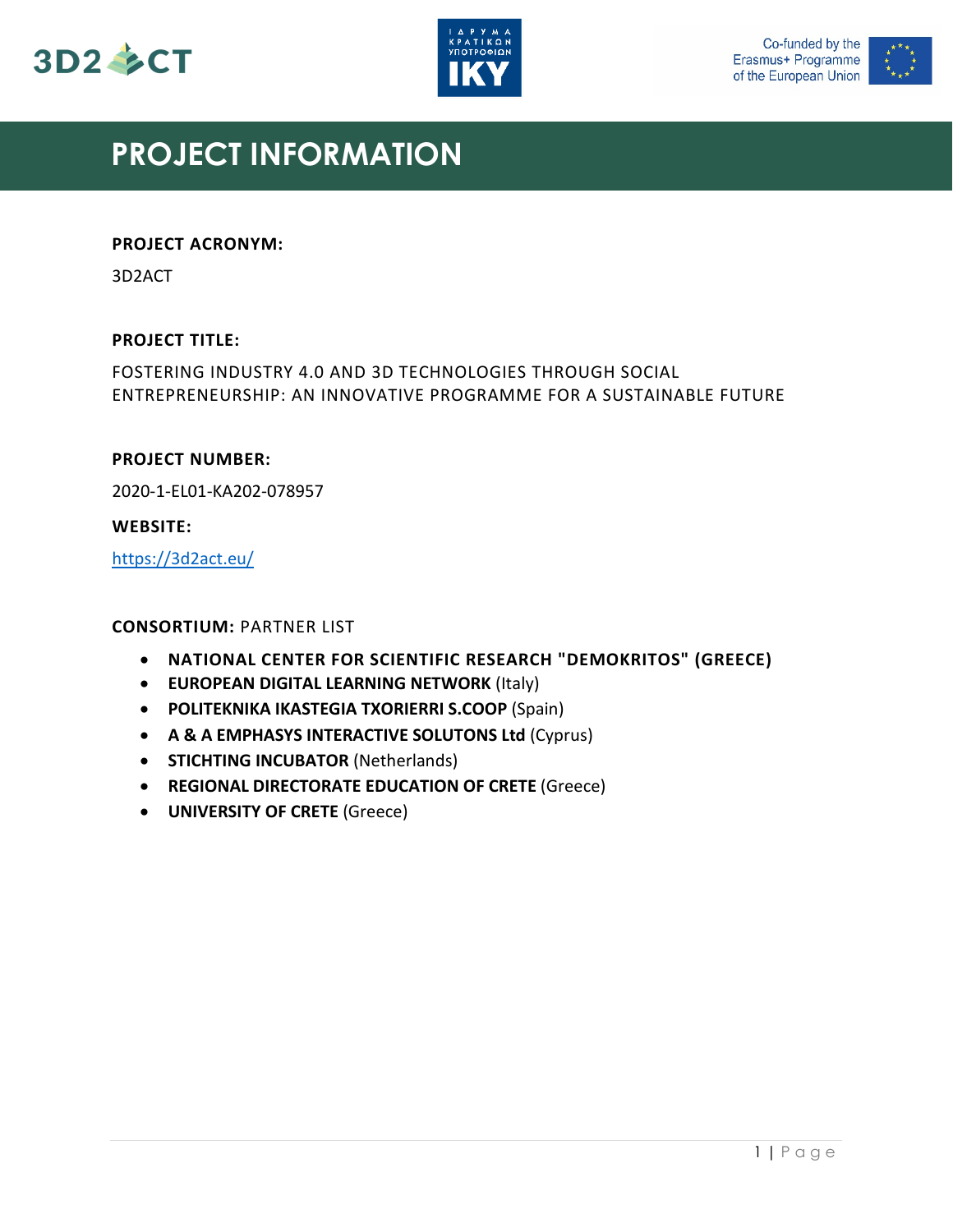





# **Real Life Social Entrepreneurial Opportunities for Applying 3D-P Education**

#### **Cross-curricular scenario 2**

### **MANUFACTURING ASSISTING TOOLS FOR PEOPLE WITH WEAKENED HAND MUSCLES WITH 3D PRINTING**

#### Introduction

As we get older our muscular functioning most of the time gets worse and simple activities like writing with a pen or opening a bottle can get very frustrating. This decreases the quality of lives of the elderly, but also the lives of younger people who suffer from muscular dysfunctionalities. They keep struggling with the not only the bigger issues, but also with activities, which are very simple for the rest of the people and thus, built in in a specific way, like typing on a keyboard.

In order to somehow make the lives of the people with worsened muscular functioning easier, there should be a solution created. This solution should be easy to use and should be convenient to carry when traveling for example. Also, it should be designed in a way that it can be reusable, considering the environmental footprint.



A can opener for someone with worsened muscular functioning (Halterman, T.E., 2015)



A tool to type on a key board without using (much) muscle strength (Halterman, T.E., 2015)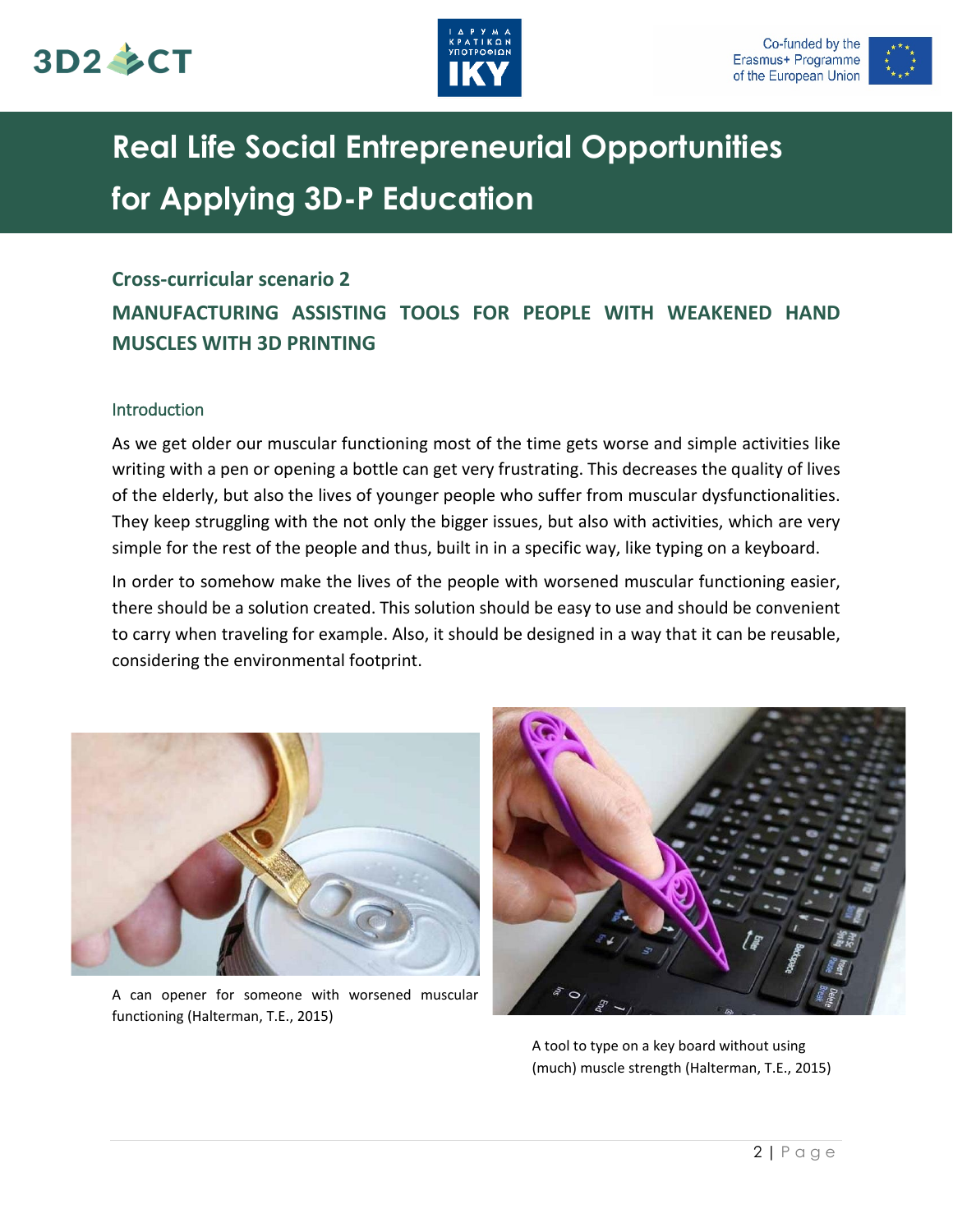





#### The need

Penny is over 80 years old, but that does not hold her motivation back to write letters to her longtime pen pal Mary. They have written each other for years, but recently **Penny is experiencing great difficulty writing, because her hand muscles are as strong as they have been**. She has tried several options to make writing easier, like writing slower or holding the pen in a different way, but nothing really worked.

The main question is here, how to help Penny to make sure she enjoys writing again to make her life easier, as she also has difficulties opening bottles, due to the same cause. There are probably more (elderly) people that struggle with the same situation as Penny, so how can she be helped by using 3D printing technologies? With the obtained knowledge from the Dual Educational Pack, you can work on this project where technical and human aspects are present.



Inspirational images to create a 3D printed pen tool (Shapeways, 2022).

#### Key terms

**|** 3D design/printing **|** Social entrepreneurship **|** Climate change problem **|** Social impact **|** Assisting physical functions **|**

#### Objectives and Expected Learning outcomes

- *To stimulate the interest of students from different areas of vocational education.*
- *Students to gain social empathy for physical challenges of the elderly people and the ones who experience discomfort, because of muscular dysfunctionalities overall.*
- *Students to work up as a team and promote a collaborative approach in finding acceptable solutions.*
- *Students to learn to categorize and evaluate the above solutions.*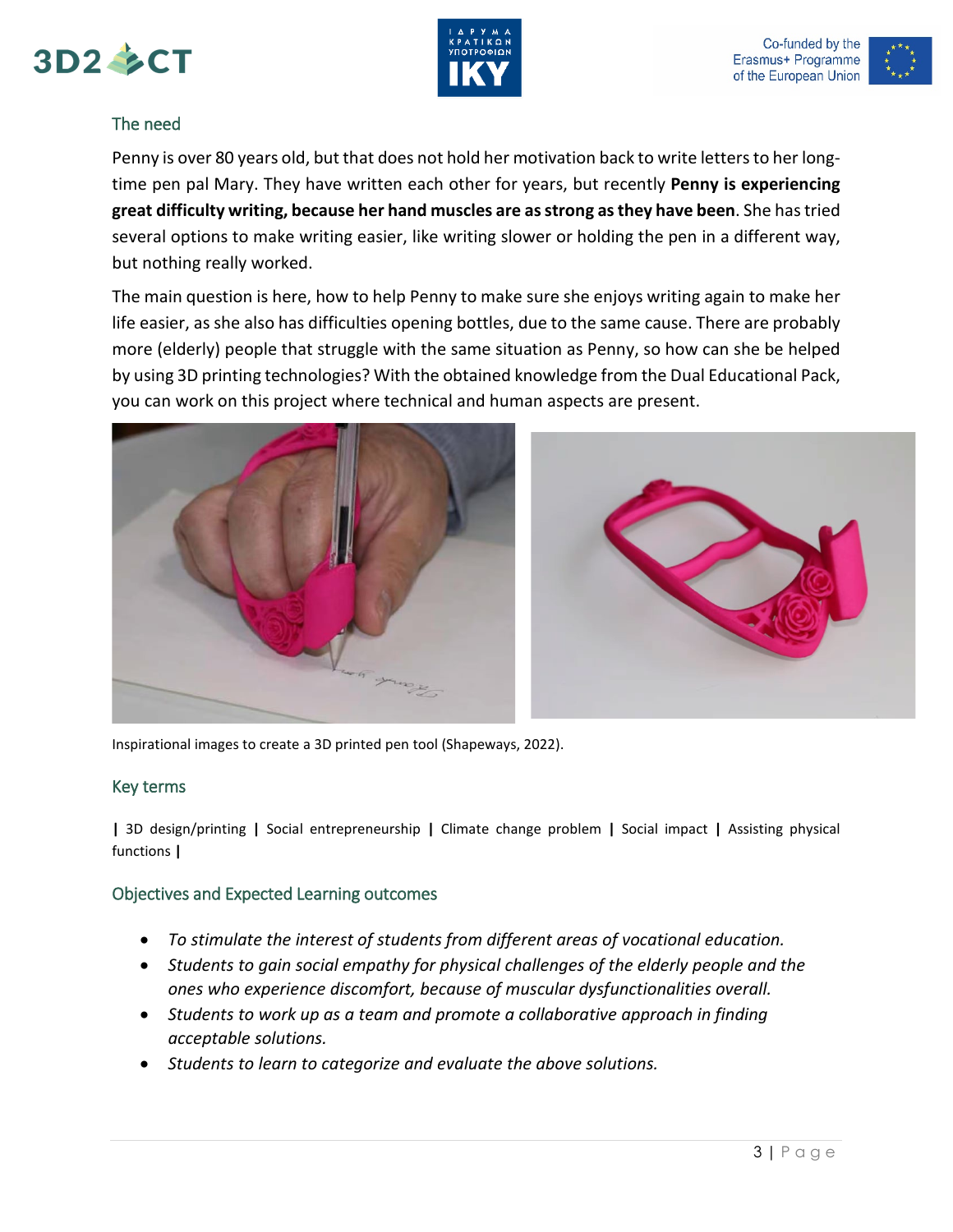





- *The collection of necessary data and the design of the solution (in 3D printing design) to meet the needs of the ones suffering from muscular dysfunctionalities in their hands.*
- *To identify business opportunities, by analysing market needs.*

#### **Prerequisites**

- *Basic knowledge of pre-mentioned guided lesson plans in 3D printing*
- *Basic IT knowledge*
- *Basic knowledge of the main issue*
- *Basic knowledge of economics and analyzing business models*

#### Time distribution - Estimated Delivery

The duration of this open-ended challenge-based scenario can vary depending on the depth of approach by students and teachers. Taking 2-4 hours per week, it will probably take 4-6 weeks before the end product is created.

#### Modes of Interaction

This challenge-based scenario provides the opportunity for teachers and students from different areas of vocational education to get involved. For example, areas such as **Public Health and Vocational Medical Training** have a direct connection, since the script negotiates issues related to their subject. Also, **Management/Economics** is an area that can play an important role in the scenario, since the whole process will eventually have to evolve into a social business model suitable for the social needs of the market. The **IT** sector can also be involved in the script, helping with the whole process regarding the software for a 3D printer, printing and having a final creation. This scenario could be also interesting for teachers or students with a high interest/expertise in **Mathematics** or **Geometrics**.

When having VET students from these different disciplines, it is best to split them into groups of 2-4, keeping in mind that in each group every discipline is represented. There should be at least 2 teachers present to guide the students and the teachers should be preferably from 2 different disciplines.

#### Guidelines - Milestones

Below, there are some steps presented that will guideline through the whole process of students working on the challenge. The main focus is on the **assisting pen tool** (see the 4th page), but there could be different other solutions created to ease the lives of the ones with weakened hand muscles, like a can opener on page 3.

*Milestone 1 - (est. 2 hours)*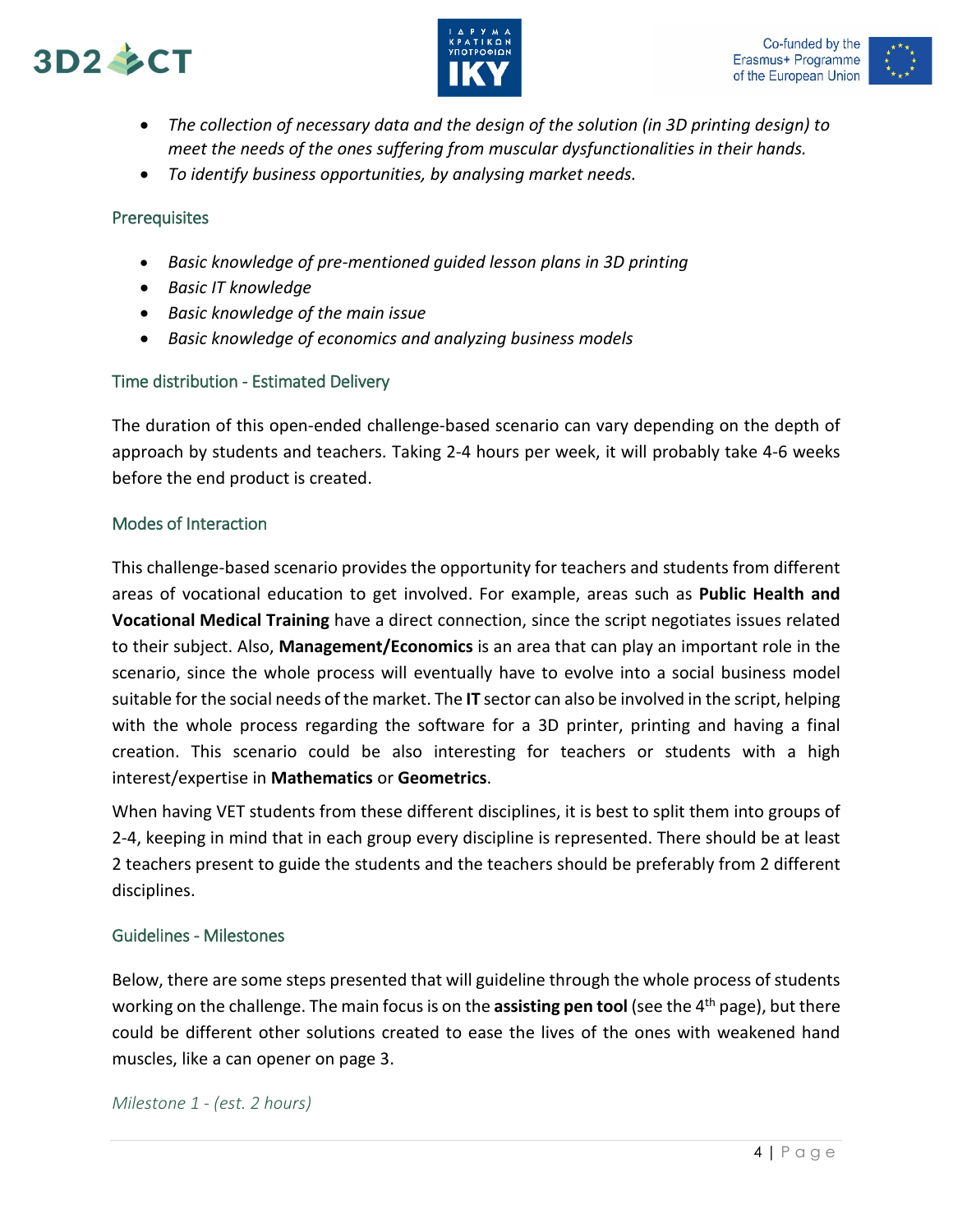# $3D2 \& C T$





Get familiar with the problem hand muscle weakness that often older people experience, but also young people who have to deal with arthritis of the hand for example.

*Hint: Use Google to read about the problem, with the searching topics like hand muscle weakness* or *arthritis of the hand. How do these issues affect the ones suffering from it? What do their daily lives look like? How do they face the simple tasks, like putting on clothes?*

#### *Milestone 2 - (est. 2 hours)*

Look at the problem from the perspective of the medical sector. How would the solution contribute to the medical sector? Can we use 3D printing to provide some tools to create more comfort to those suffering from weakened hand muscles? Of course, the idea can be based on the assisting pen tool as presented on page 4, but there can be different ideas opted in order to make the quality of life better for those who have to deal with the issue.

*Hint: Students brainstorm about the possible solutions to use for their 3D printing design and creation. All ideas are to be evaluated, also for different uses, like a solution to open a bottle or to open a can. There will be a democratic way to choose the best idea, based on the collected and listed arguments for each idea.*

#### *Milestone 3 - (est. 8 hours)*

After choosing the best solution, students should be divided in teams per preferably 4 students, with at least 2 teachers from different disciplines to support them.

*Team-1*: The first team will focus on the preparation of a prototype under these aspects:

- Sketching/drawing of the prototype on paper
- Description of the operation of the chosen idea for a tool
- Identification of parts of which the prototype consists
- General dimensions

*Hint: Students must verify each of the above steps taking into account the final produced item.*

*Team-2*: The second team will deal with the computing requirements and equipment that will be used in this scenario. For example:

- List of hardware requirements
- List of software requirements
- Description and study of the operation of a 3D printer

*Hint: Students can search the Internet to find out what software they will use for 3D design (TinkerCAD, OnShape, etc.) and justify their preference.* 

*Team-3*: The third team will focus on the analysis of the social business model based on the idea of the prototype and how this process is involved in the production phase. For example: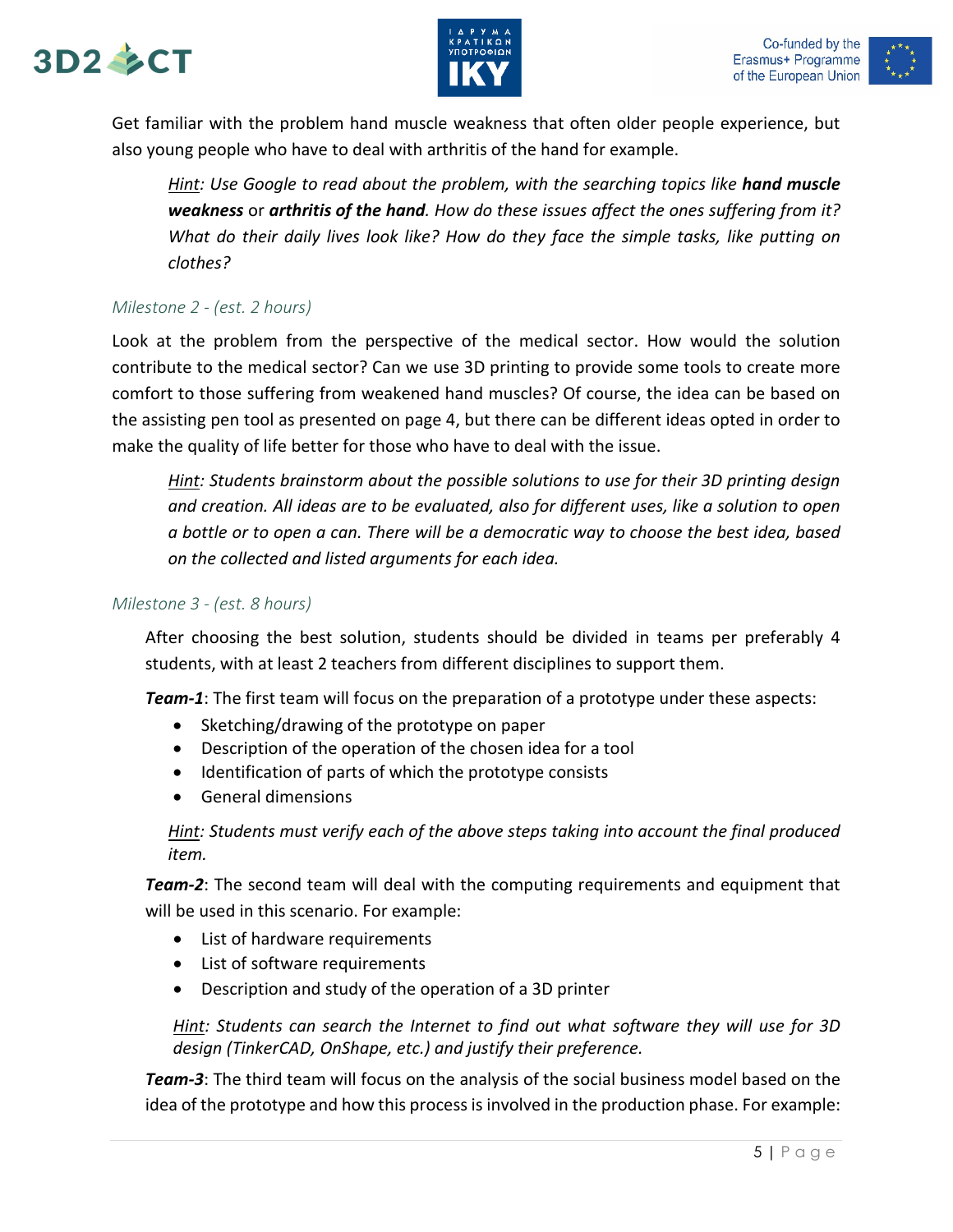# $3D2 \& C T$





- Design of the social business model
- Analysis of the production line
- Identification of prototype's involvement

*Hint: Students can use real or fictive (hypothetical) data to implement the above guidelines.*

*Team-4*: The fourth team can focus on the positive effects, which should be measured after the use of the tool. For example:

- Research on all the negative effects that the ones with weakened hand muscles have to face, before the existence of the tool
- Summarize the positive results that will arise from the use of the tool
- List of how the ones facing the issue will keep on living and the negative effects without the tool on the long term

#### *Milestone 4 - (est. 4 hours)*

Students under their teachers' guideline proceed in the optimization of all prepared material (the prototype, IT requirements, business model analysis, and quality of live improvement).

*Team-1*: Correction/Finalisation of the prototype.

*Team-2*: Reviewing of the computing requirements and equipment that will be used in this scenario. Identify resources and which 3D design software will be used.

*Team-3*: Correction and finalisation of the social business model based on the idea of the prototype.

*Team-4*: Report on findings.

#### *Milestone 5 - (est. 8-10 hours for Team-1 & Team-2 and 4 hours for Team-3 & Team-4)*

Implementation of Prototype's 3D design for 3D printer.

*Team-1 & Team-2*: Implementation of Prototype's 3D design in the chosen 3D software.

*Team-3*: Investigation of alternative production methods in the business model, including the new prototype-based approach for 3D printer.

*Team-4*: Study to capture the data that will highlight the usefulness of the production of the prototype concerning the problem of physical discomfort.

*Milestone 6 - (est. 2-4 hours)*

*Team-1 & Team-2*: Correction and printing of the final design.

*Milestone 7 - (est. 4 hours)*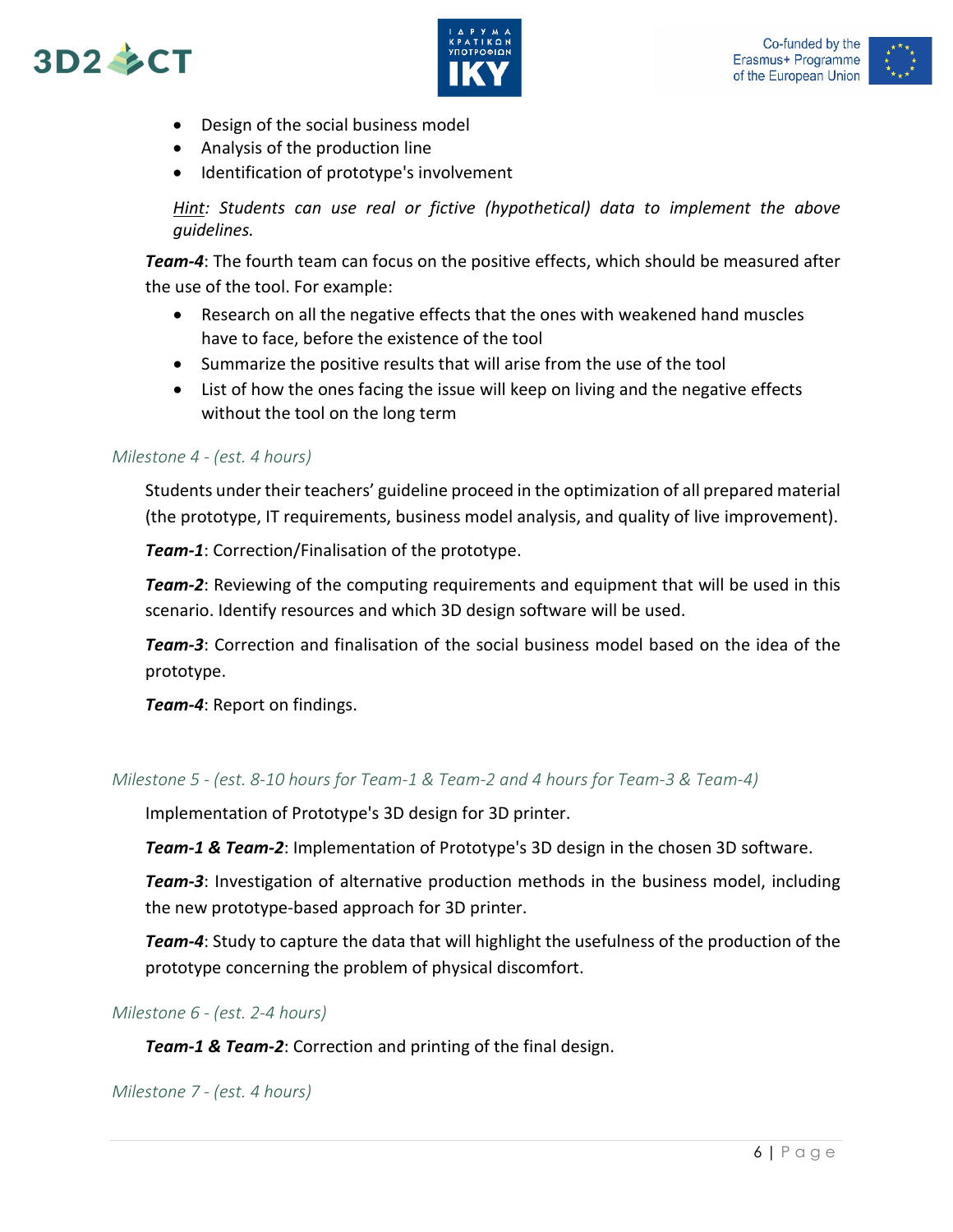



*Team-1 & Team-2* will focus on the preparation of the technical documentation. For example:

- List of materials
- List of parts / commercial items
- Assembly plans and exploded view
- Assembly Manual
- Manufacturing processes + process sheets + instruction phases

#### *Milestone 8 - (est. 4 hours - All teams)*

Presentation of the final product. Each team will make a presentation mentioning the steps they followed until the completion of the project, providing as well photos from each stage and relevant data-tables.

#### Reflection & Feedback

To get valuable feedback on this scenario, students could be presented with a questionnaire, to learn how to improve on the scenario and its progress. The final evaluation must be correlated to the degree of students' satisfaction with the results of the project, in combination with their initial assessments.

#### **Indicative Questionnaire**

| 1. In which team did you participate? |                |          |                |
|---------------------------------------|----------------|----------|----------------|
| $\circ$ Team-1                        | $\circ$ Team-2 | ○ Team-3 | $\circ$ Team-4 |

- *2. Do you think that this scenario enhanced your knowledge and skills? Definitely In most cases Not sure Not at all*
- *3. Do you think that this scenario met your personal motivations/criteria? Definitely In most cases Not sure Not at all*
- *4. Was there enough time to fulfill your goals? Yes No, I needed more time*
- *5. What problems did you face and how did you overcome them?* ................................................................................................................................................................................... ................................................................................................................................................................................... ...................................................................................................................................................................................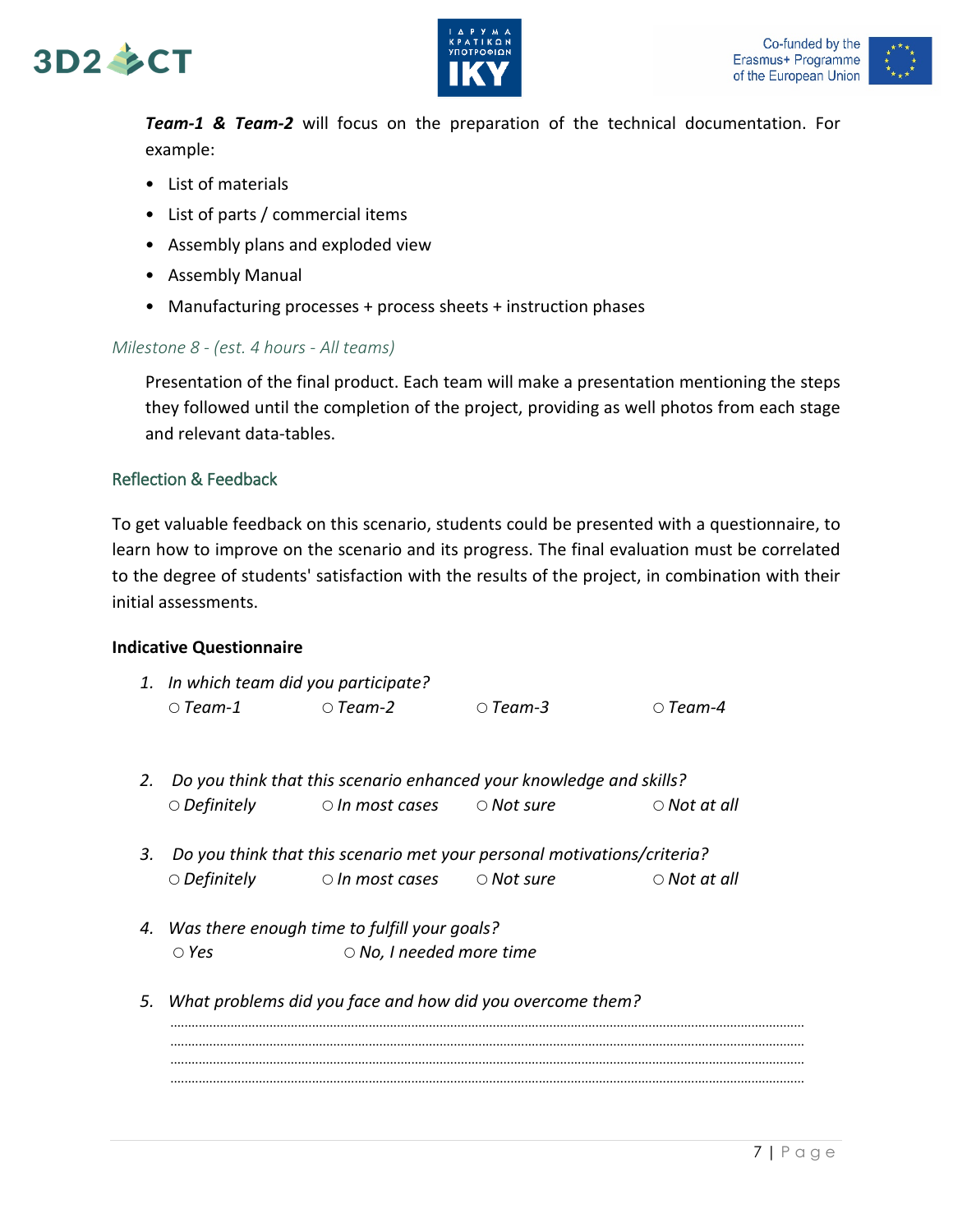





|    | 6. What did you like most?                                                         |
|----|------------------------------------------------------------------------------------|
|    |                                                                                    |
|    |                                                                                    |
|    |                                                                                    |
|    |                                                                                    |
|    | 7. What did you like least?                                                        |
|    |                                                                                    |
|    |                                                                                    |
|    |                                                                                    |
|    |                                                                                    |
| 8. | What would you suggest for the optimisation of the scenario and the process of its |
|    |                                                                                    |
|    | implementation?                                                                    |
|    |                                                                                    |
|    |                                                                                    |
|    |                                                                                    |
|    |                                                                                    |
| 9. |                                                                                    |
|    | What would you like to be your next goal?                                          |
|    |                                                                                    |
|    |                                                                                    |

#### Expansion

This educational scenario can easily be the basis for expanding the educational process, as it is oriented towards principles and techniques that promote the dynamic development of the student. In particular these techniques:

Allow choice: Students gain the flexibility to choose both the main topic to be dealt with and the approach they will seek to achieve this goal.

Promote research: Students rely on the know-understand-research model to build the knowledge base on which they will work.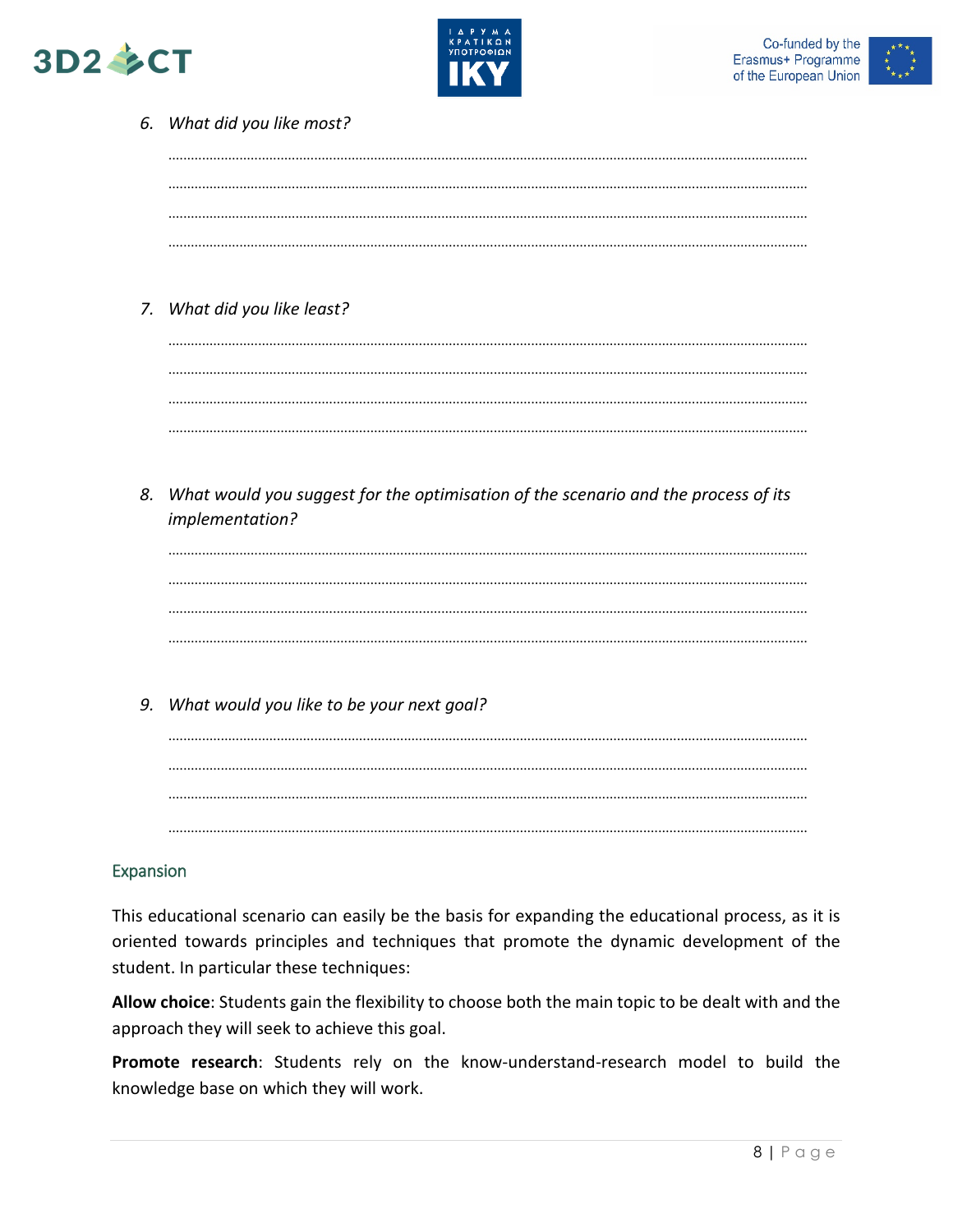





**Promote collaboration**: Through the teams that are created, collaboration is promoted and bilateral channels of communication are created.

**Use of technology**: Through IT tools and 3D printers, students learn or even deepen their skills on new technologies.

**Teach creativity**: Students are asked to tackle issues, which might help the ones who suffer from hand muscle weakness to perform daily tasks.

**Encourage self-assessment**: Through feedback and assessment practices, students have the opportunity to assess what they have learned and what they have gained from the script implementation process.